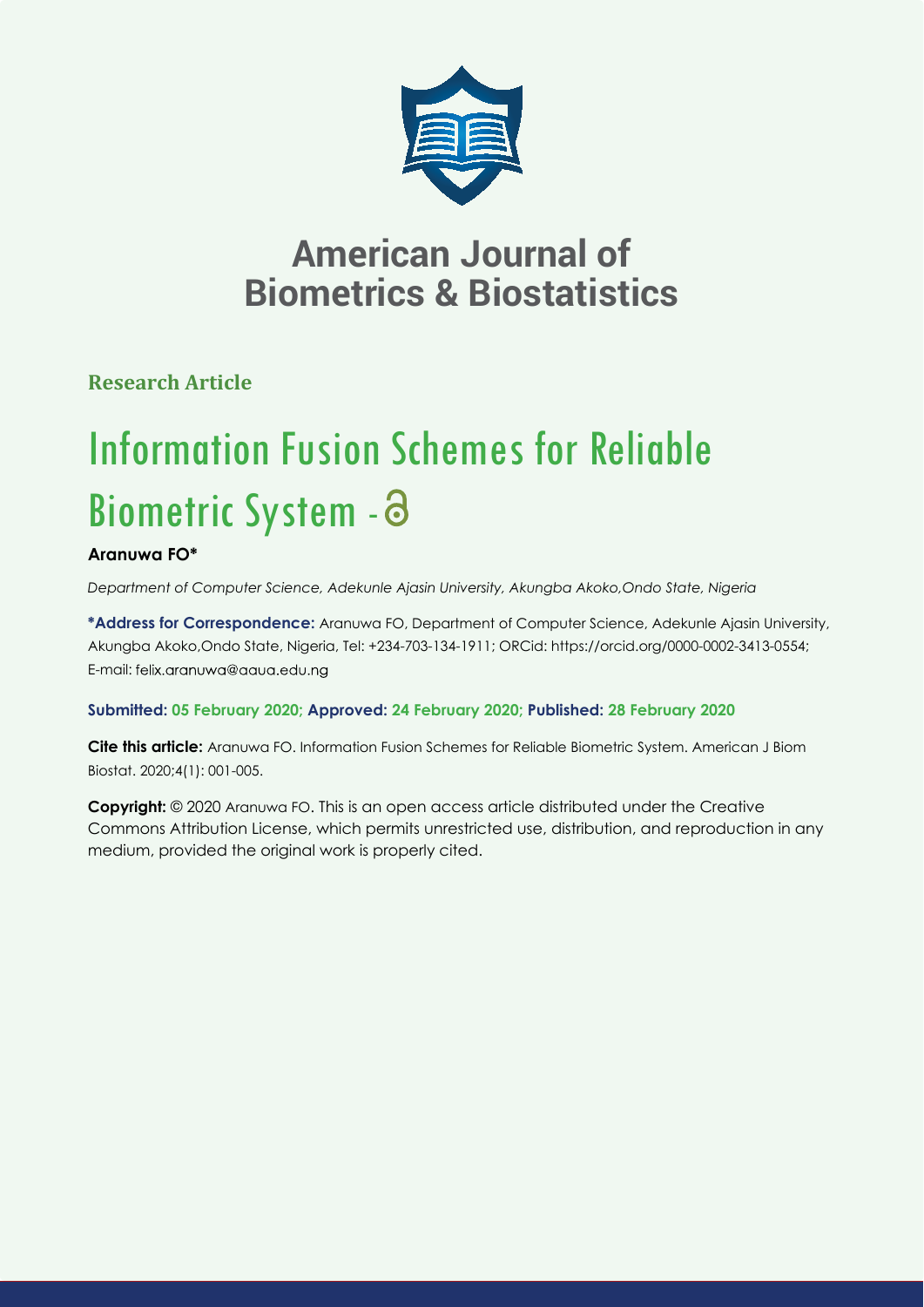## **ABSTRACT**

Globally, biometric system is becoming increasingly more popular in many authentication applications due to its performance and the basic premise that every person can be identified by his or her intrinsic physiological or behavioral traits. The technology is largely used for identification, access control and in surveillance system applications. In many biometric systems, the choice and sources of evidence used are strongly dependent on the application scenario and the design decisions. Meanwhile, studies have revealed that a biometric system that uses a single biometric source or trait for authentication has this tendency to face with problems related to noise in sensed data, non-universality, susceptibility to spoof attacks and large intra-class variations. Therefore, it is believed that some of the shortcomings of uni-biometric systems can be overcome and much higher accuracy achieved by integrating the evidences from multiple biometric sources or traits for establishing identity. Researchers at different levels have proposed and combined the outputs of two or more classifiers in the domain. Yet, the issue of efficient information fusion of these evidences remains an obvious concept that attract research attention. Hence, this work investigated and presents different classifier fusion techniques and design level scenarios that are viable for reliable biometric recognition system. Based on the research investigation, Dempster Shafer's rule of combination and fusion at the match-score level were considered the preferred information fusion technique and design scheme respectively due to their pragmatic and performance physiognomies.

**Keywords:** Information fusion; Spoof attacks; Multiple biometrics; Authentication; Security systems

## **INTRODUCTION**

Biometric can be described as a technology that uses the biological characteristics of a person to identify him or her. The term biometrics is derived from the Greek words' bio meaning life and metric meaning to measure [1]. Biometric identifiers are often categorized as physiological and behavioral characteristics [2]. The physiological characteristics are related to the shape or the structural pattern of the body. Examples include, but not limited to fingerprint, palm veins, face recognition, DNA, palm print, hand geometry, iris recognition, retina and odour/scent, while behavioral characteristics are related to the behavioral pattern of a person, example include, but not limited to typing rhythm, gait, and voice [3].

The technology globally has emerged as a reliable and highly secure identification and personal verification solutions in our environment today because of its performance, uniqueness and consistency over time [4]. Notable application areas include: access control, authentication, forensic investigation and so on. In many biometric systems, the choice and sources of evidence to be used are strongly dependent on the application scenario and the design decisions. By application strategy, when a single trait is used in any application it is referred to as uni-biometric system, while combination of two or more sources or traits in an application is referred to as multiple biometrics [5]. Combination of multiple modalities in biometric becomes a good strategy to improve its performance and reliability as it is considered to be intrinsically robust against noisy data and spoof attacks [6]. However, the issue of efficient information integration/fusion of these evidences obtained from multiple traits or sources remains an obvious concept that attract research attention. Hence, this research work investigated and presents different classifier fusion schemes and design scenarios viable for reliable biometric recognition system.

#### **LITERATURE REVIEW**

#### **Biometric processing modes**

Generally, biometric system involves two basic biometric processing modes namely, the enrolment and verification modes. The two basic modes involve sub stages for its processes as depicted in figure1.

During enrolment process, biometric information from an individual is captured and stored in the biometric repository. In

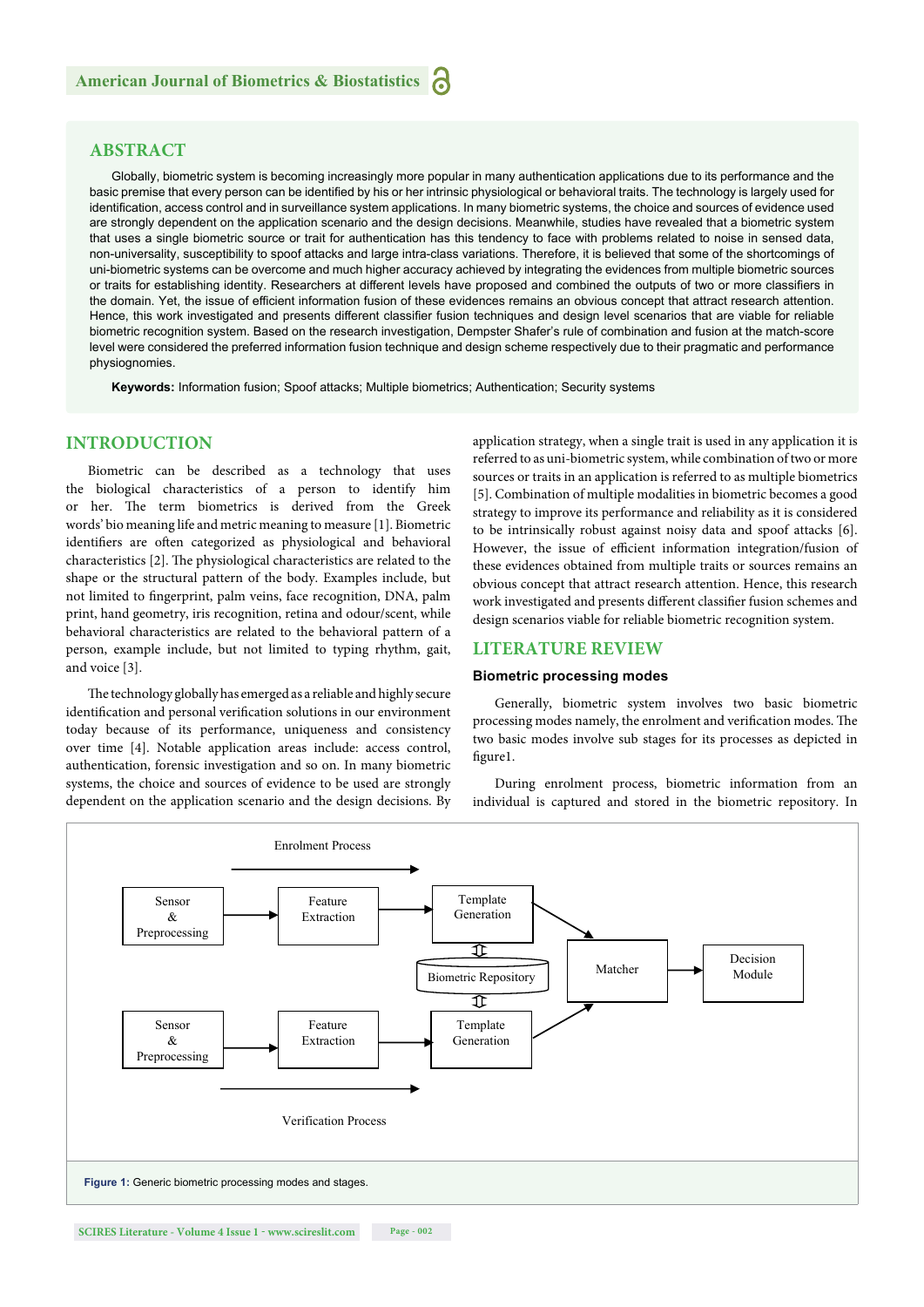## **American Journal of Biometrics & Biostatistics**

subsequent uses, biometric information is retrieved and compared with the information stored at the time of enrolment to validate or confirm whether the individual is the person claim to be during verification. According to [7] five modules are involved in each mode, the first is the sensor module which involves the capturing of biometric data from an individual using an appropriate device, the second is the feature extraction responsible for the processing and extraction of salient features from the data acquired. The third module is the biometric repository that house the reference models called (template) for all the users in the model database. The template for each user is labelled with its confidence score for confirmation during the verification process. The fourth is the matching module, this module compares a claimed identity with the reference models stored in the database to generate match scores. The fifth is the decision module which uses the match scores generated in the match module to validate a claimed identity and determine whether to reject or accept the claim.

#### **Information fusion schemes in multiple-biometric**

Systems Sources and fusion scenario in multiple biometric systems can be classified into one of the following six categories: Multiple sensors, multiple representations, multiple samples, multiple instances, multiple traits and hybrid [4]. The fusion of evidences from these sources generally can take place at four major levels, namely: The sensor level, feature level, score level and decision level. These levels are broadly categorized into: Pre-classification scheme or fusion before matching and post-classification scheme or fusion after matching [5,8] (Figure 2).



#### **The fusion levels classification are classified below**

**Fusion prior to matching (Pre-classification):** Fusion levels in this category consolidate evidences before matching. They are:

- The sensor level fusion: In this level, biometric data are consolidated at sensor level and new biometric data generated out of this merger. The data may be sampled from a single sensor or multiple compatible sensors. This level of fusion is also known as data level fusion or image level fusion. Fusion at this level may not be possible if the data instances and resolution are incompatible. For example: Fusion of Infrared (IR) and visible face Images for face recognition.
- **Feature level fusion:** In feature level fusion, feature sets originating from multiple information sources are integrated into a new feature set. Feature set from this level contains richer information about the input biometric data than any

other levels. However, integration at this level is difficult to achieve in practice because concatenating two features at this level may lead to dimensionality problem thereby required specific fusion algorithm to form a composite feature set.

Fusion after matching (Post- classification): The fusion scheme integrates evidences after matching. The following fusion levels belongs to this category:

**Match-score level fusion:** In this level of fusion, match scores generated by multiple classifiers pertaining to different modalities indicating degree of similarity (differences) between the input and enrolled templates are consolidated to reach the final decision. Integration of information at the matching score level is preferred in many applications as it offers the best tradeoff between information content and the ease in fusion.

**Rank level fusion:** In rank level fusion, each biometric subsystem assigns a rank to each enrolled identity and the ranks from the subsystems are combined to obtain a new rank for each identity. Ties are broken randomly in this level to arrive at a strict ranking order and the final decision is made based on the combined ranks leading to computational complexity.

**Decision level fusion:** Decision level fusion is performed using the decisions output by the biometric matching components. Final Boolean result from every biometric subsystem is combined to obtain final recognition decision. In multi-modal biometric systems, final decision is made by obtaining individual decision of different processed biometric characteristics. The final results of multiple classifiers are combined via techniques such as majority voting. This level fusion is also called abstract level fusion as it uses decision from individually processed biometric modality. Fusion at this level is assumed to have loosed its rich contents before final decision is taken. Hence, it may not yield good result.

**Hybrid level fusion:** Hybrid category consists of fusion levels in which more than one fusion level are included. This can occur when different levels of fusion take place in different levels of system. For example, an arrangement in which two Speaker recognition algorithms are combined with three face recognition algorithms at the match and rank levels. Thus, the system having multi-algorithmic as well as multiple modalities in its design. From the investigation, integration at the feature level should have be more effective and provide better recognition results than other levels of fusion because the feature set contains richer information about the input biometric data than any other levels. However, integration at this level is difficult to achieve in practice because concatenating two features at this level may result in a feature vector with very large dimensionality leading to dimensionality problem. Very few researchers used fusion at feature level due to its complexity in mapping the compatibility of computation of different biometric character and larger dimensions in fused features. Consequently, integration of information at the matching score level is preferred as it offers the best tradeoff between information content and the ease in fusion [9,10].

#### **Biometric information fusion methodologies**

Since multiple biometric systems are designed to use more than one source or trait of biometric characteristics, fusion methodology that will effectively and efficiently consolidates these evidences cannot be over emphasized. In this section, four different information fusion techniques based on their pragmatic characteristics, robustness and reliability were comparatively presented.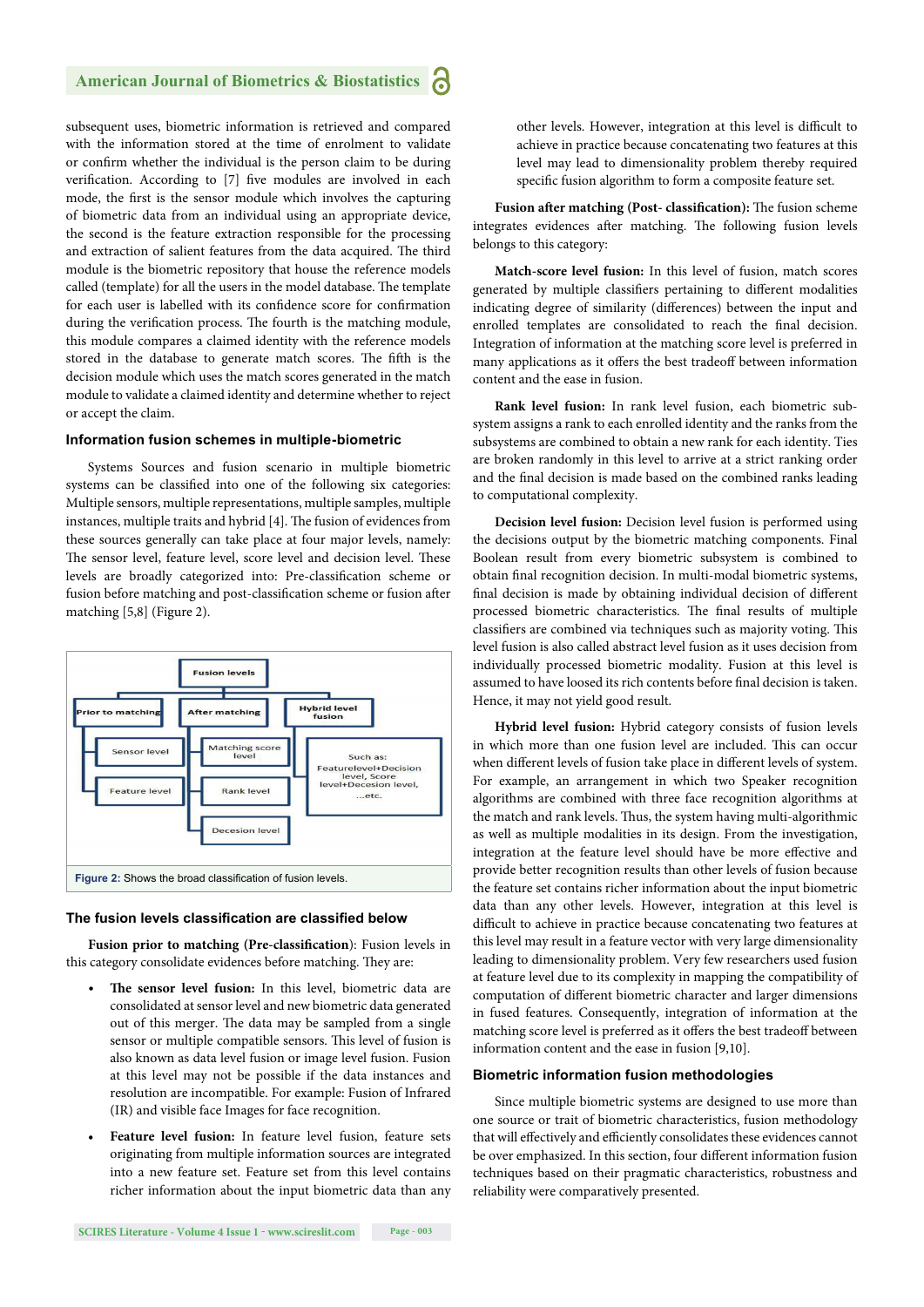#### **Linear summation rule**

Linear summation rule also known as the simple summation rule is the most common combination scheme for combining score values from multiple systems. The scores from different systems is however required to be standardized. The standardization is learned from development dataset by estimating distributions score values from each system. The scores are then translated and scaled to have zero mean and unit variance  $[12,13,14]$ . The simple sum rule adds the scores of each classifier to calculate the fused score. This can be expressed in the equation stated below:

$$
S = \sum_{i=1}^{N} s i \tag{1}
$$

Where S<sub>i</sub> is the score from the i<sup>th</sup> classifier, assuming N classifiers.

#### **Logistic regression**

Another linear combination technique is the Logistic Regression. The generally adopted method of this technique is the ordinary least squares (OLS) because of its tradition and ease of computation [15]. Practically, the technique usually assigns weights wi to each classifier's score considered in an experiment. For instance, the weight ωi given to the i-th classifier correspond to the means difference of the distributions for client and impostor scores for i-th classifier. The system normally performs better when the distributions relative to the clients and impostors are more separated and when their variance is smaller. The combination of such two classifiers,  $S'$  for the test j, can be defined as a weighted sum rule as presented in equation 2:

$$
j=2
$$
  
\n $S'j = \sum \omega i S'j$  ....... (2)  
\n $i=1$ 

*Meanwhile, OLS estimation of regression weights in multiple*  regression are affected by the occurrence of outliers, non-normality, *multicollinearity, and missing data. Additionally, the methods are difficult to interpret.* 

#### **Multi layer perceptron**

Multi Layer Perceptron (MLP) is a supervised learning algorithm capable to learn non-linear models. It is a class of feedforward Artificial Neural Network (ANN) that utilizes a supervised learning technique called backpropagation for training. They composed of an input layer, an output layer that makes a decision about the input, and in between those two, an arbitrary number of hidden layers that are the true computational engine of the MLP [11,16]. MLP is different from logistic regression, in that between the input and the output layer, there can be one or more non-linear layers, called hidden layers. Figure 3 shows example of MLP with scalar output. The perceptron rule is proven to converge on a solution from a finite number of iterations. In this case, MLP can be used to fuse the scores from two sources. The scores from these sources are considered as input features for the MLP classifier which are trained with client and impostor score samples on the development set. The hidden and output layers (the computational layers) are used with a double sigmoid as activation function as represented in equation 3.

$$
s' = \frac{1}{1 + \exp\left(-2\left(\frac{s - t}{r}\right)\right)}
$$
  
r = r<sub>1</sub>, if s < t  
r = r<sub>2</sub>, otherwise Equation (3)





MLP is a popular machine learning solution, finding applications in diverse fields such as speech recognition, but image recognition, and machine translation software, usually faced with strong competition. For instance, the perceptron can only learn simple problems. Meanwhile, it can place a hyperplane in pattern space and move the plane until the error is reduced. But, unfortunately this is only useful if the problem is linearly separable. This complexity has weakened this technique.

#### **Dempster's shafer rule of combination**

Another technique which is widely studied in classical classifier fusion but less applied in biometrics is the Dempster's rule of combination from the original conception of Dempster-Shafer Theory (DST) [17]. Dempster-shafer Rule of combination as proposed in Dempster Shafer Theory (DST) is a mathematical theory of evidence that provides a useful computational scheme for combining information from multiple sources [18]. It is a powerful tool for combining accumulative evidences and can update its priors regularly with the presence of new evidences in the database [6]. The evidence theory has been successfully applied in artificial intelligence systems, data fusion and pattern recognition [19].

The traditional interpretation of Dempster's rule is that it fuses separate argument beliefs from independent sources into a single belief [20]. It is an associative and commutative operation that maps a pair of belief functions defined both on the same space say  $Ω$  into a new belief function on  $Ω'$ . For instance, let *bel<sub>1</sub>* and *bel<sub>2</sub>* be two belief functions on  $\Omega$ , with  $m_1$  and  $m_2$  as their related Basic Belief Assignments (bba's). The combination (called the joint  $m_{1,2}$ ) is calculated from the aggregation of two bba's  $m<sub>1</sub>$  and  $m<sub>2</sub>$  [21]. If A and B are used here for computing new belief function for the focal element C. Then their bel<sub>1</sub> and bel<sub>2</sub> can then be defined through its related bba  $m_1$  and  $m_2$  as follows:

$$
\sum m1(\ )A \ Xm2(\ )B, \forall C \in \Omega 3
$$
  

$$
m1,2(\ )C = \frac{A \cap B=C}{1-K}
$$
 (4)

The same result in equation  $(4)$  above can be conveniently represented with the commonality function as stated in equation (5):

$$
\Sigma m1()A Xm2()B \tag{5}
$$

$$
A B \cap = \theta
$$

In all the four techniques presented, Dempster Shafer's rule of combination is considered pragmatic enough particularly in high security applications. The evidence theory has been successfully applied in artificial intelligence systems, data fusion and pattern recognition systems, practically in [11,18,22] with good upshoot. See table 1.

| <b>Table1:</b> Shows the summary of the fusion techniques considered and their<br>performance physiognomies. |                                          |                   |                   |
|--------------------------------------------------------------------------------------------------------------|------------------------------------------|-------------------|-------------------|
| S/N                                                                                                          | <b>Fusion Techniques</b>                 | <b>Efficiency</b> | <b>Robustness</b> |
| 1                                                                                                            | <b>Linear Summation</b>                  | Yes               | No                |
| 2                                                                                                            | Logistic Regression                      | Yes               | No                |
| 3                                                                                                            | <b>Multilayer Perceptron</b>             | Yes               | No                |
| $\overline{4}$                                                                                               | Dempster's Shafer Rule<br>of Combination | Yes               | Yes               |